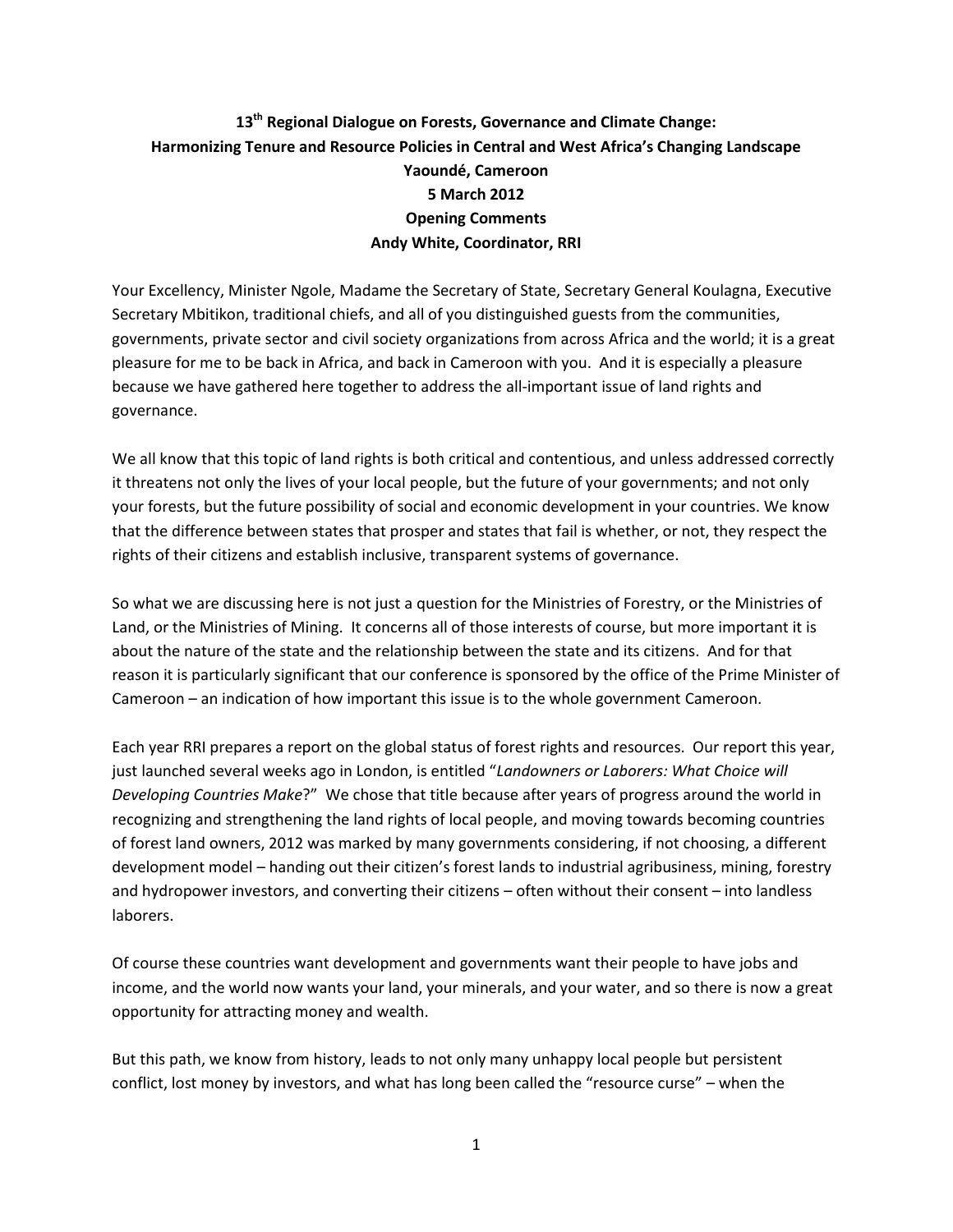abundance of natural resources leads not to development, but to corruption, inequity and sometimes the collapse of the state.

In fact, this week's *Economist* magazine has a special section on Africa, and I suggest that you read it. It of course discusses the positive economic growth, but they conclude that despite the natural resource wealth "*commodities are potentially the biggest threat to Africa's future*."

Some countries in the region recognize this threat. Last year the Minister of Agriculture of South Africa said that "*We have no choice but to speed up land reform as a matter of urgency. The economic future of this country depends on how this is dealt with*." And this statement comes from a Minister from South Africa – a country that has already shown a tremendous amount of growth, but because of the development path they've chosen still faces tremendous inequity and risk of conflict. And of course there are some countries, notably Botswana here in Africa, which have avoided this curse. So we know it is possible.

We are also gathered here because this land and forest tenure crisis is not new to us. Many of us met here in Yaoundé in 2009 – with great foresight some would say – to address this issue. That meeting was also co-organized by the Ministry of Forestry and Wildlife (MINFOF), RRI, IUCN and COMIFAC. And I think it's fair to say that it was an impressive and path-breaking event. Leaders from governments, communities, international organizations and NGOs from around the region met for the first time to discuss this crisis, agree on recommendations, and set a common goal – what we called Objective 2015.

That Objective was to dramatically increase the amount of secure community-owned forest land by 2015 in Central and West Africa, and to actively support community-owned enterprises.

So we are here this week to take stock and see how we are progressing on this Objective. And I think it is a testament to the power of that conference and the logic of our common Objective that the Ministry, RRI, IUCN and COMIFAC have come back together to check our progress and hold ourselves accountable.

And I think it is also remarkable that in preparing for this conference all of the co-organizers have reviewed the 2009 conference declaration: its analysis of the problem, the issues, challenges, and recommendations, and found it remains valid, and that we all remain committed to Objective 2015.

So to do this stocktaking we have commissioned two reports as well as invited many experts from across the region to update us on what has changed since 2009, and help us identify what new opportunities, what new threats, and what new lessons have we learned from the last four years.

I think we all know, without even reading the reports or hearing the presentations, that since 2009 we have made some progress, but not nearly enough. The crisis still stares us in the face. Communities remain vulnerable across the region. In some instances there has been important progress in terms of policy, such as the new AU land policy and the Community Rights Law in Liberia, new legal instruments